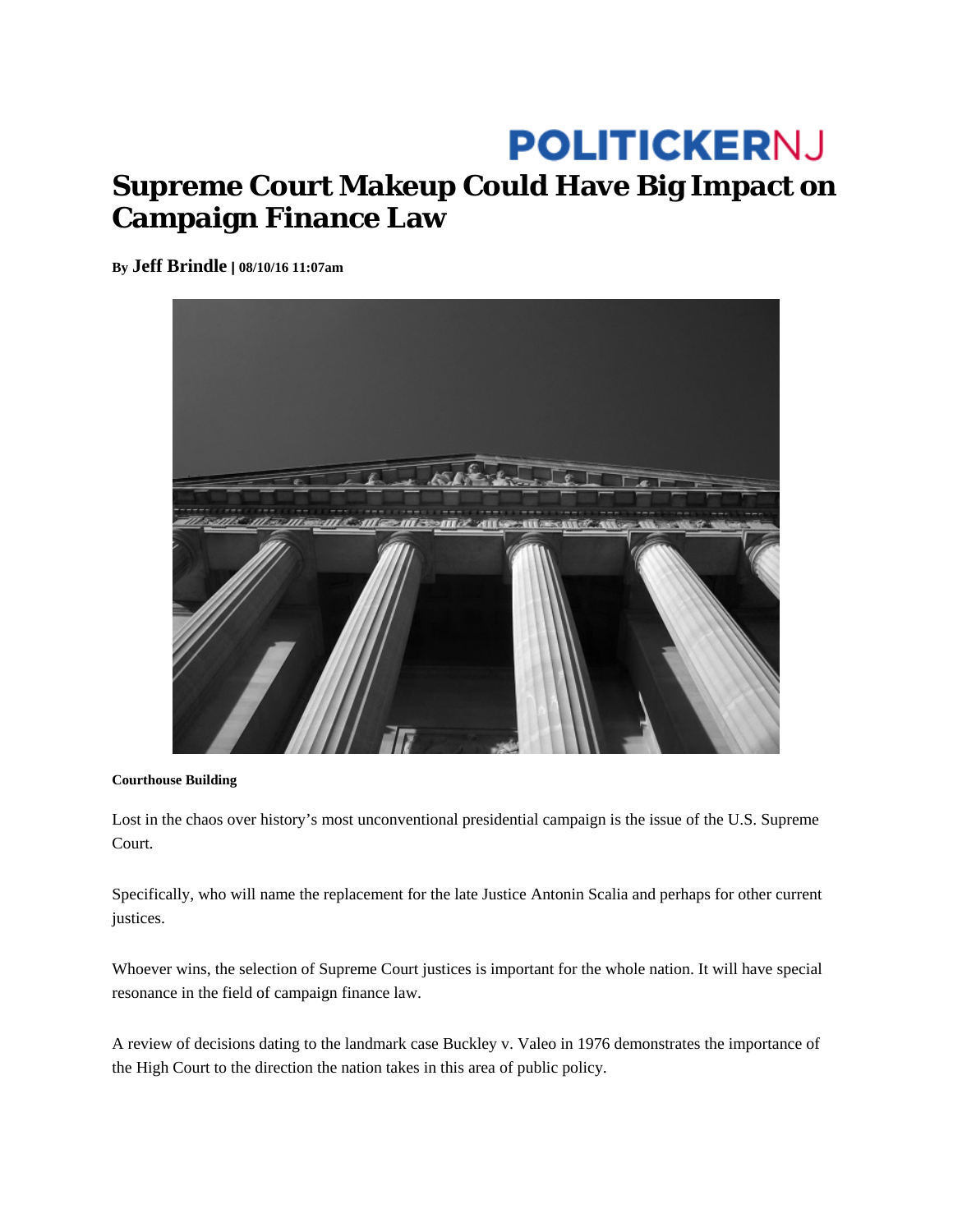Enacted February 7, 1972, the Federal Election Campaign Act (FECA) required disclosure of contributions and expenditures by federal candidates. It also established a presidential public financing program.

The Act was amended three years later. The amendments placed limits on contributions and expenditures and created the Federal Election Commission (FEC).

Around the same time, the Warren Burger Court, comprised of moderate justices, was in the process of transitioning from the liberal legacy of the Earl Warren Court.

In 1976, the U.S. Supreme Court made its first ruling on the Act. In Buckley v. Valeo, the Supreme Court upheld contribution limits. The Court also upheld the presidential public financing program and disclosure.

It permitted groups to engage in independent spending, requiring disclosure only when they expressly supported or opposed candidates.

Corporations and unions remained banned from contributing to federal candidates, but expenditure limits were unconstitutional.

On the heels of Buckley v. Valeo, from 1980-2001, were several decisions, mostly involving political parties.

With the exception of FEC v. Colorado Republican Campaign Committee (2001), which allowed restrictions on expenditures coordinated with candidates, the High Court rulings tended to strengthen political parties.

One major case did not involve political parties, however. In Austin v. Michigan Chamber of Commerce (1990), the Court upheld a state's authority to restrict campaign expenditures by corporations even if they were independent.

Other than in Austin, the Supreme Court seemed to take a middle-of-the road approach. It balanced the need for regulating campaign money with the need to safeguard free speech rights.

With the onset of the new millennium, this approach took a definite tilt toward the free speech side of the spectrum.

In 2002, Congress passed the Bipartisan Campaign Reform Act (BCRA), known as McCain/Feingold.

The Act placed contribution limits on donations to the national political parties. Wealthy interests could no longer give unlimited "soft money" dollars for party building.

BCRA placed restrictions on independent advertising as well. Ads were prohibited 30 days prior to the primary and 60 days prior to the general election.